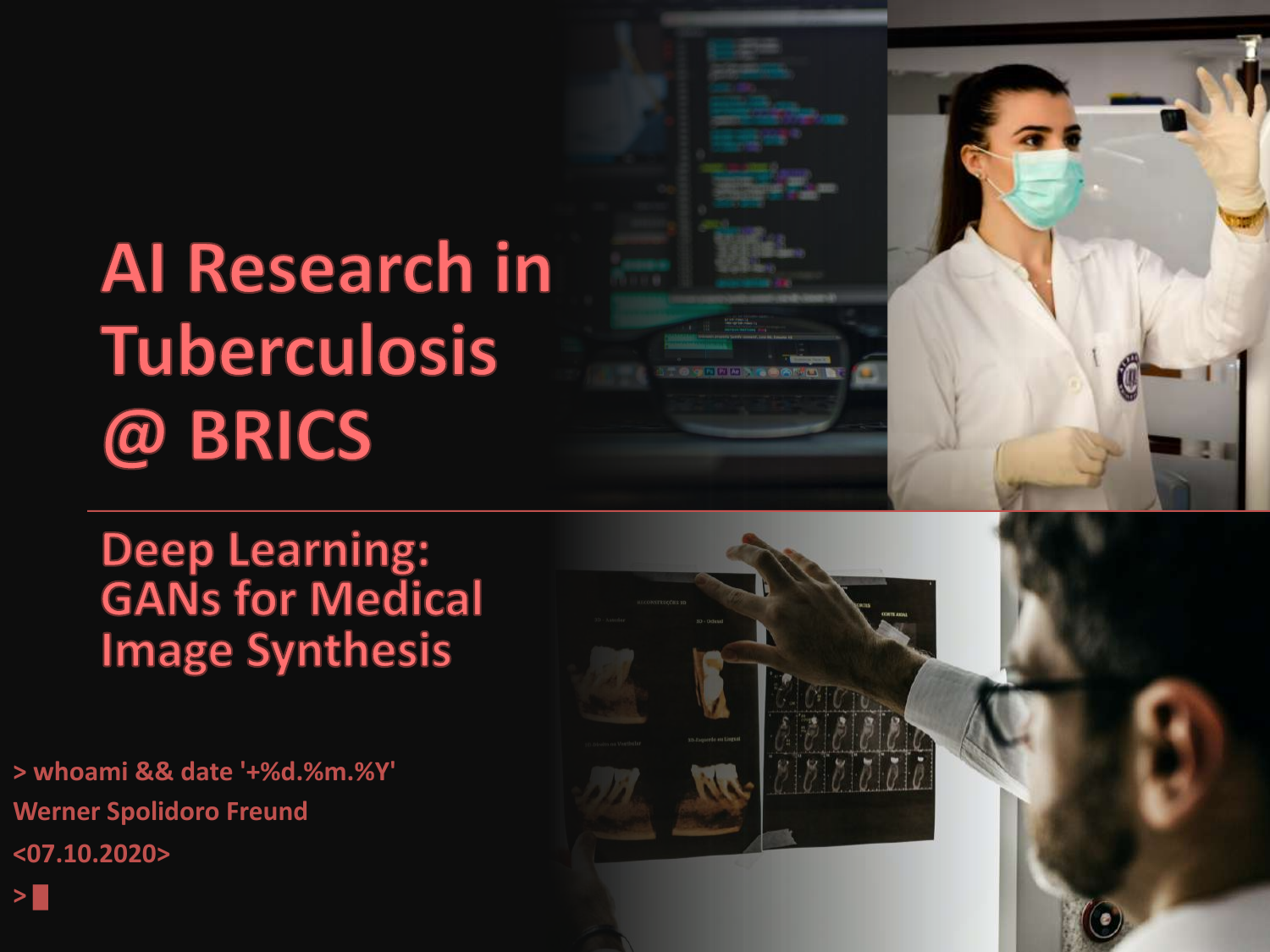

- > Learning from Small Data;
- > Data Augmentation;
- > Learning Transformations from Data;
- > Challenges:
	- > Null data problem;
	- > Representation flaws.
- > How to Evaluate and Compare GAN Models.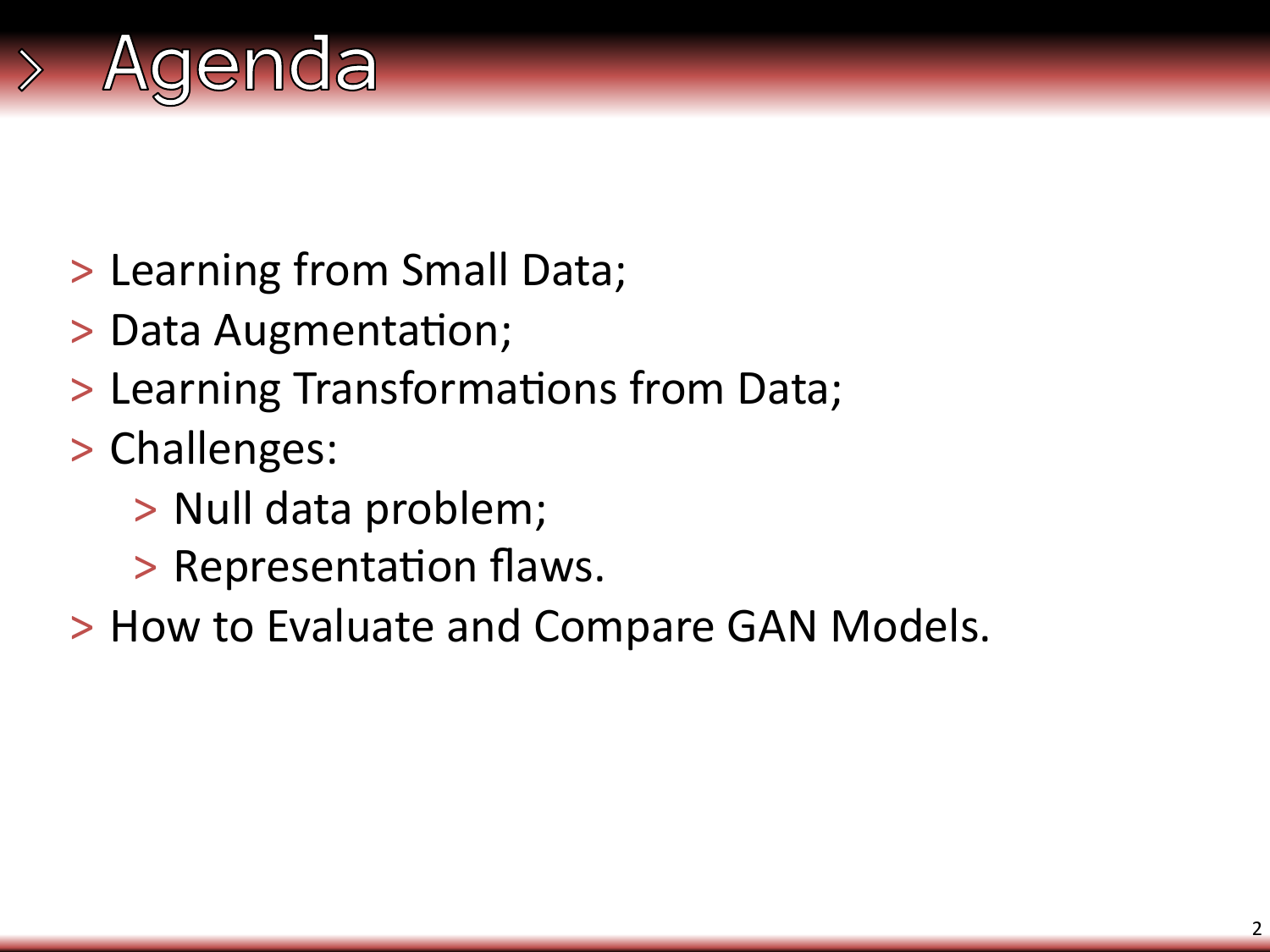# Learning from Small Da OSIS SCR

- Convolutional networks are well-suited for handling highdimensional topological data;
- However, such AI (computer vision) methods were developed considering big data conditions:
	- Not the case for medical data…
- Gathering data is not straightforward:
	- Can involve human suffering or discomfort;
	- Data can be expensive to collect;
	- Privacy issues;
	- Lack or expensive experts for annotating data;
	- Small number of positive cases.
- Lack of data becomes the major performance bottleneck for fully benefitting of the currently best performing computer vision methods;

# Is there any workaround?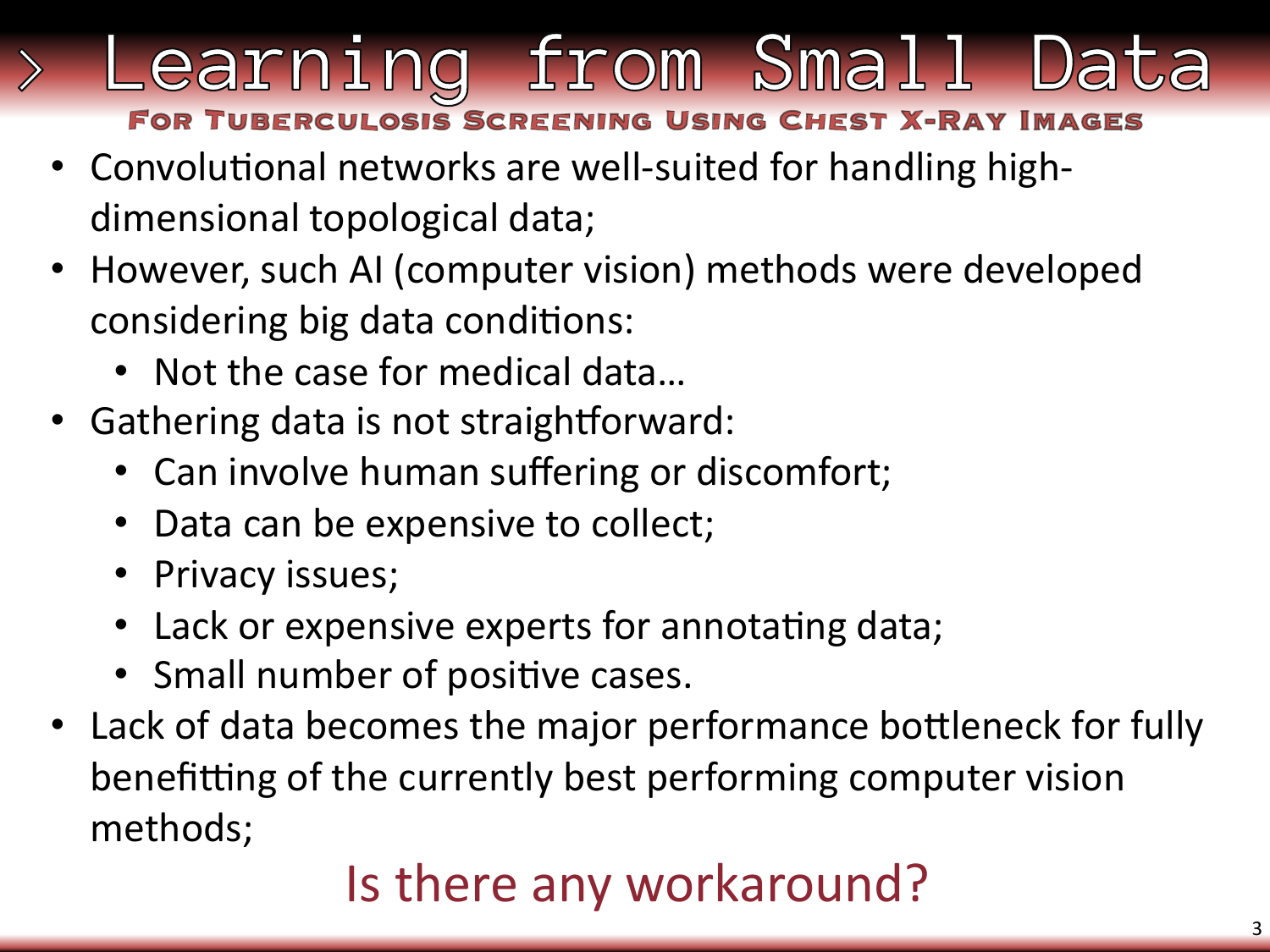# Data Augmentation

Create artificial data;

# But HOW?

- "Ultimate goal" of classification:
	- Data transformations that do not result in class variations;
- If we know transformations where the label is not changed, we can apply use them to augment data:
	- Weak supervision: do not provide labels, but variations;
- In computer vision (domain knowledge):
	- Rotation, translation, scaling, squeezing (vertical compression/horizontal elongation or the reverse), horizontal shearing;
- However:
	- Not every transformation is easy to implement computationally;
	- Hard-coded transformations may require knowledge that we lack.
- I.e.: how to map variations in pathologies as a function?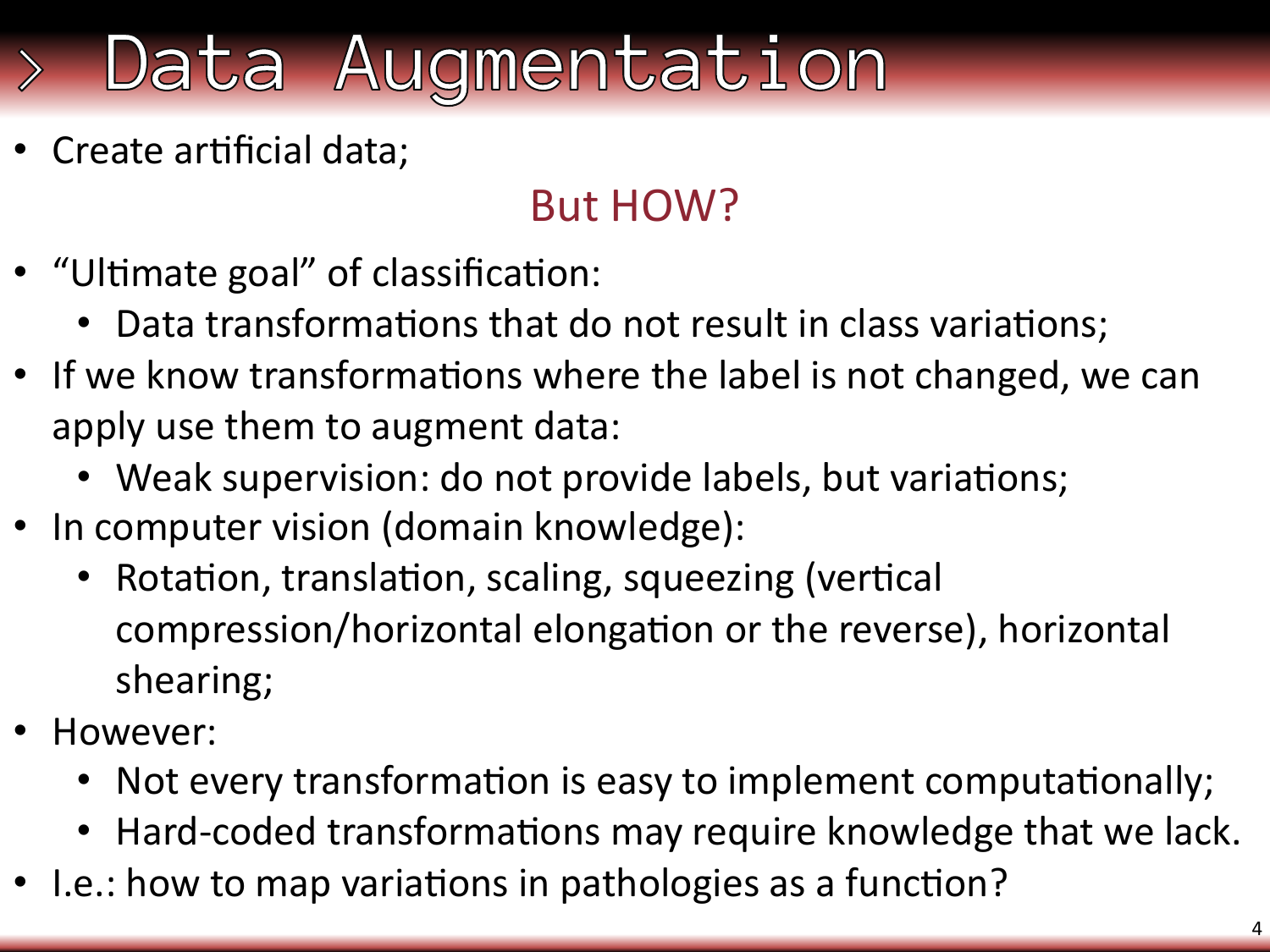## Learning Data Transformations **FOR DATA AUGMENTATION**

- Decoder-based generative networks (e.g. GANs) provide a way to capture the data structure:
	- Many use cases for medical image synthesis for data augmentation;
- Unconditional synthesis: transform arbitrary structure ("noise") into the data structure;

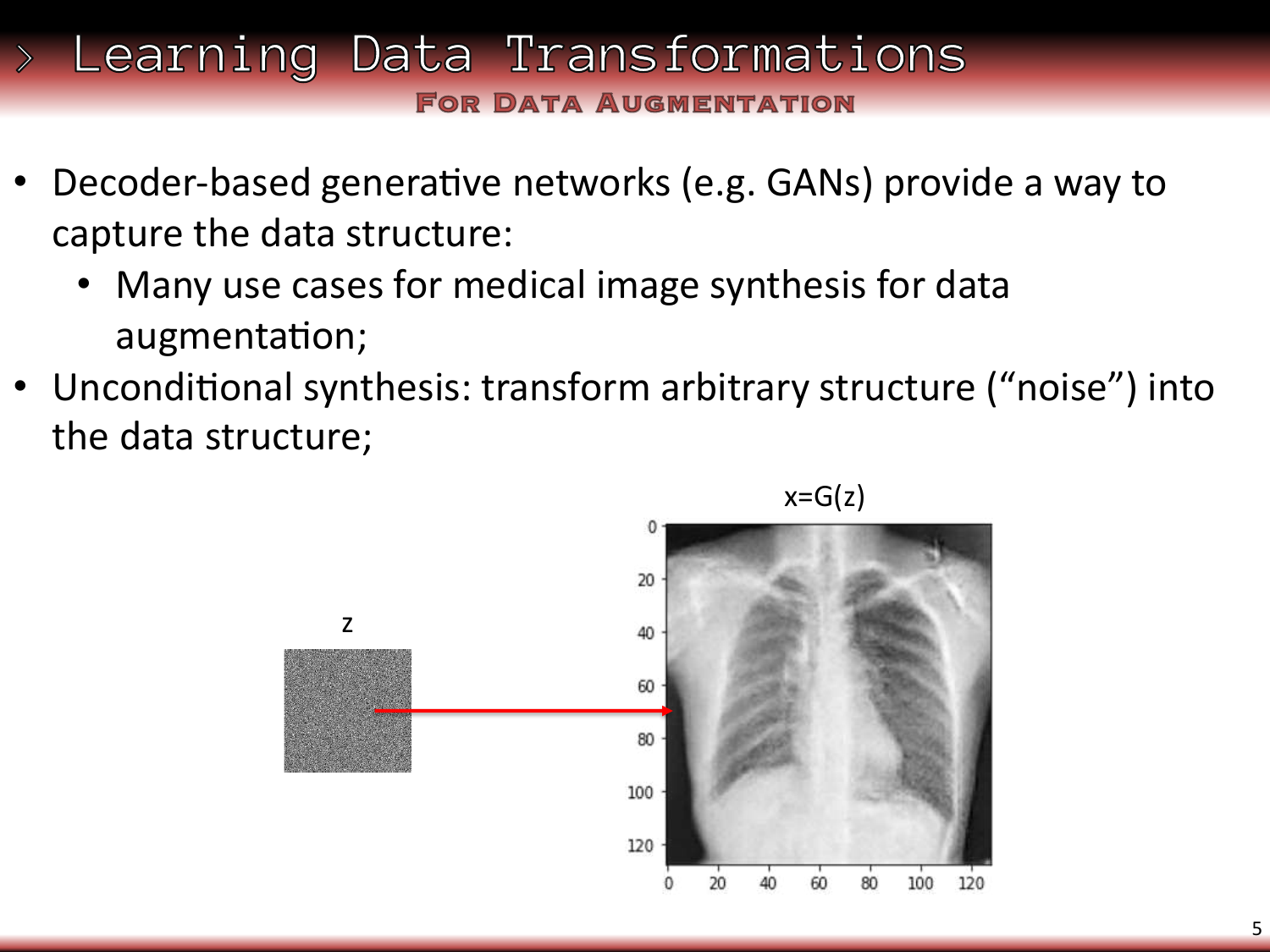# Learning Data Transformations ULL DATA

- Unconditional synthesis for data augmentation is an ill-posed problem:
	- We only **implicitly** aim **to approximate** the data density;
	- Sampling is performed fully relying that we managed to capture such structure;
	- Going beyond, we are relying on that knowing that we have a poorly sampled distribution;
- We can end up sampling null data (out-of-distribution samples);

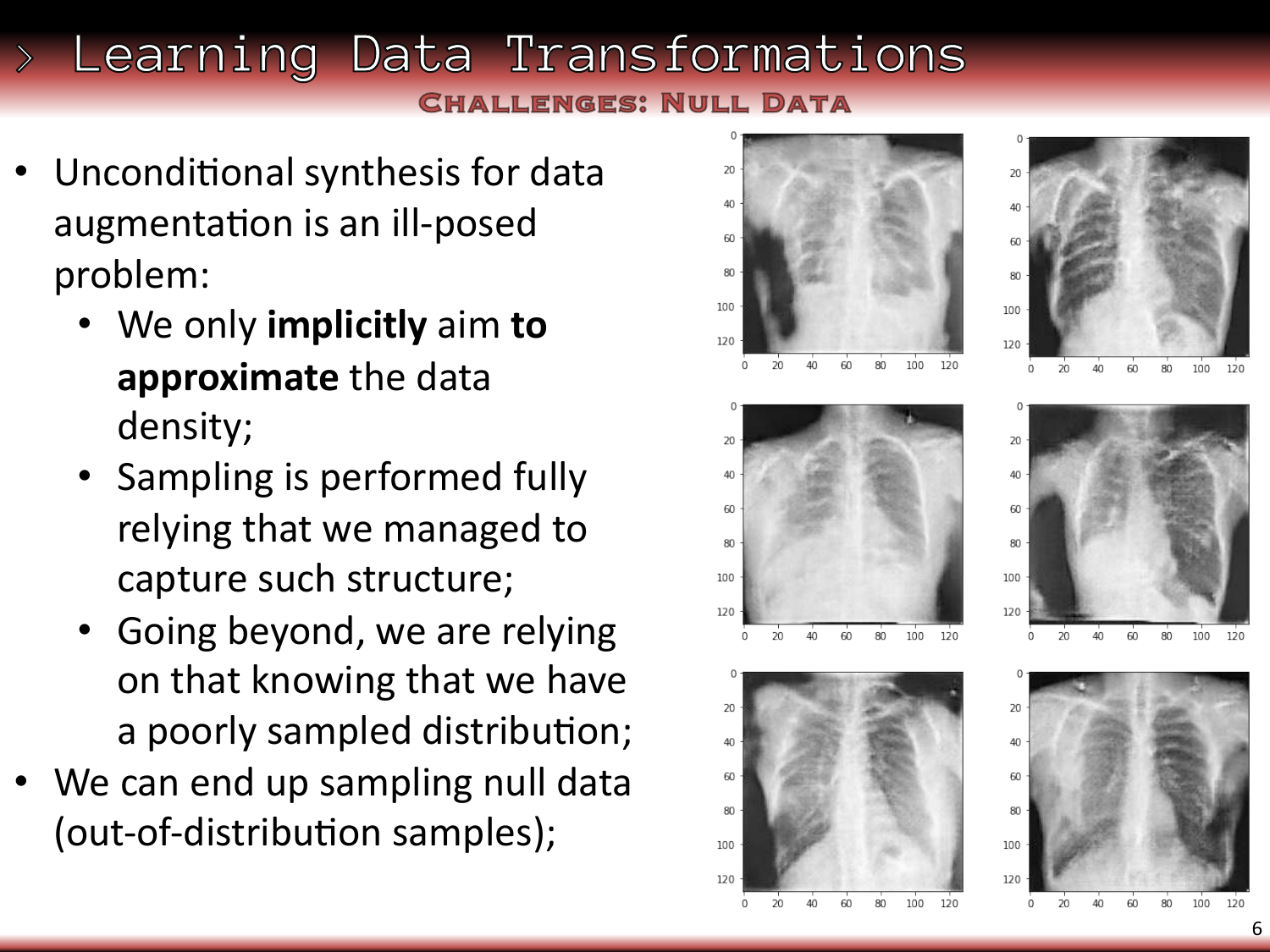## > Learning Data Transformations NGFS: REPRESENTAT

- **Finite model** from a family that most likely **does not include** the **data**  generating process;
- Optimization further limits model effective representation capacity;
- In other words, most likely to lose some structures present on data:
- Actually, this is a known limitation of GANs:
	- "Missing modes" problem;
- For instance, compare:







• Is there something strange?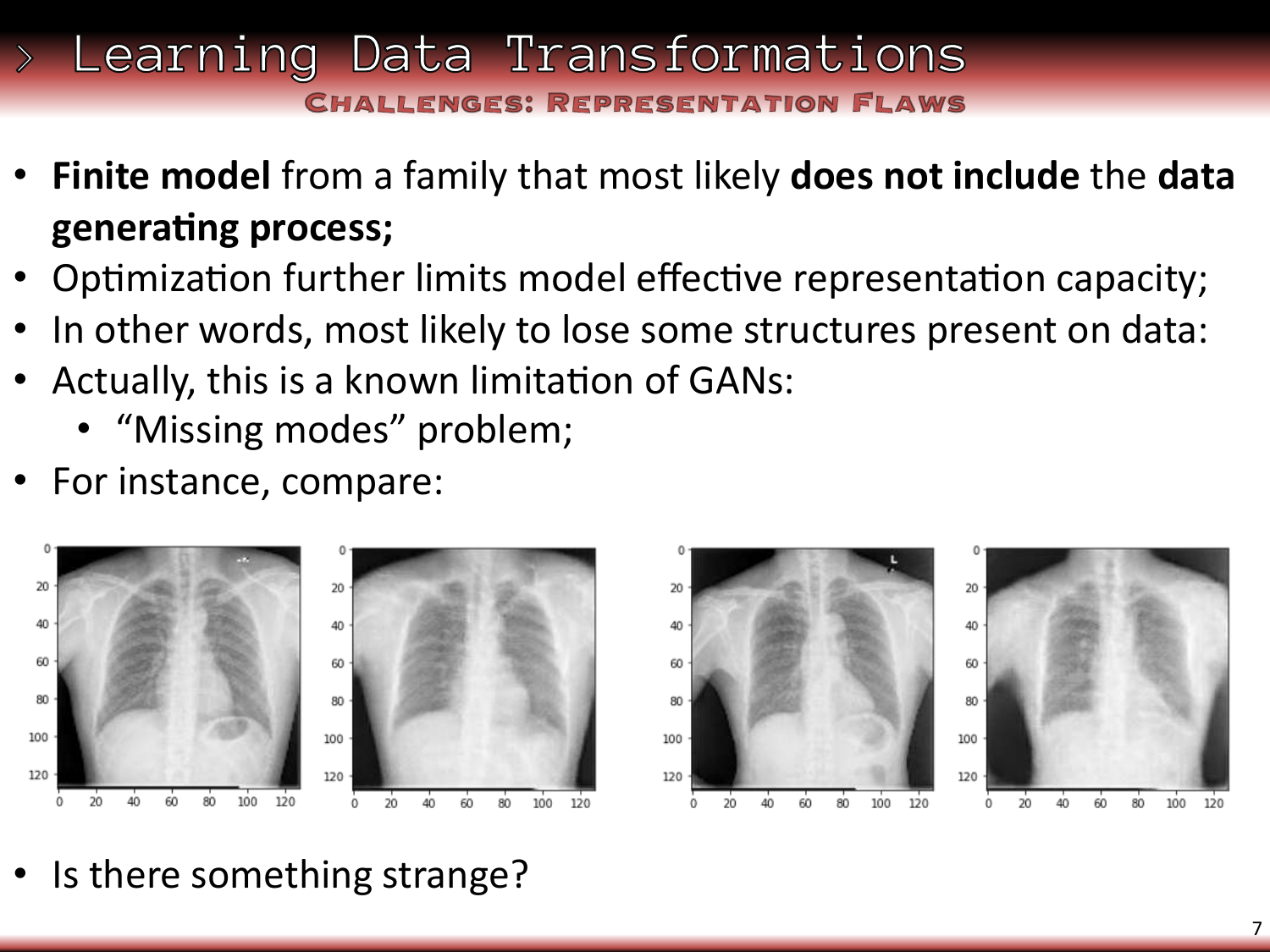# How to Evaluate Models and Compare

- Annealed importance sampling sheds some light to these challenges:
	- Provide a way for mitigation of null data sampling;
	- Allow to diagnose possible representation flaws;



- Allow comparing models (and evaluating overfitting);
- If the generator is a well suited model:
	- Provide insights of which structure are more or less common for a given pathology.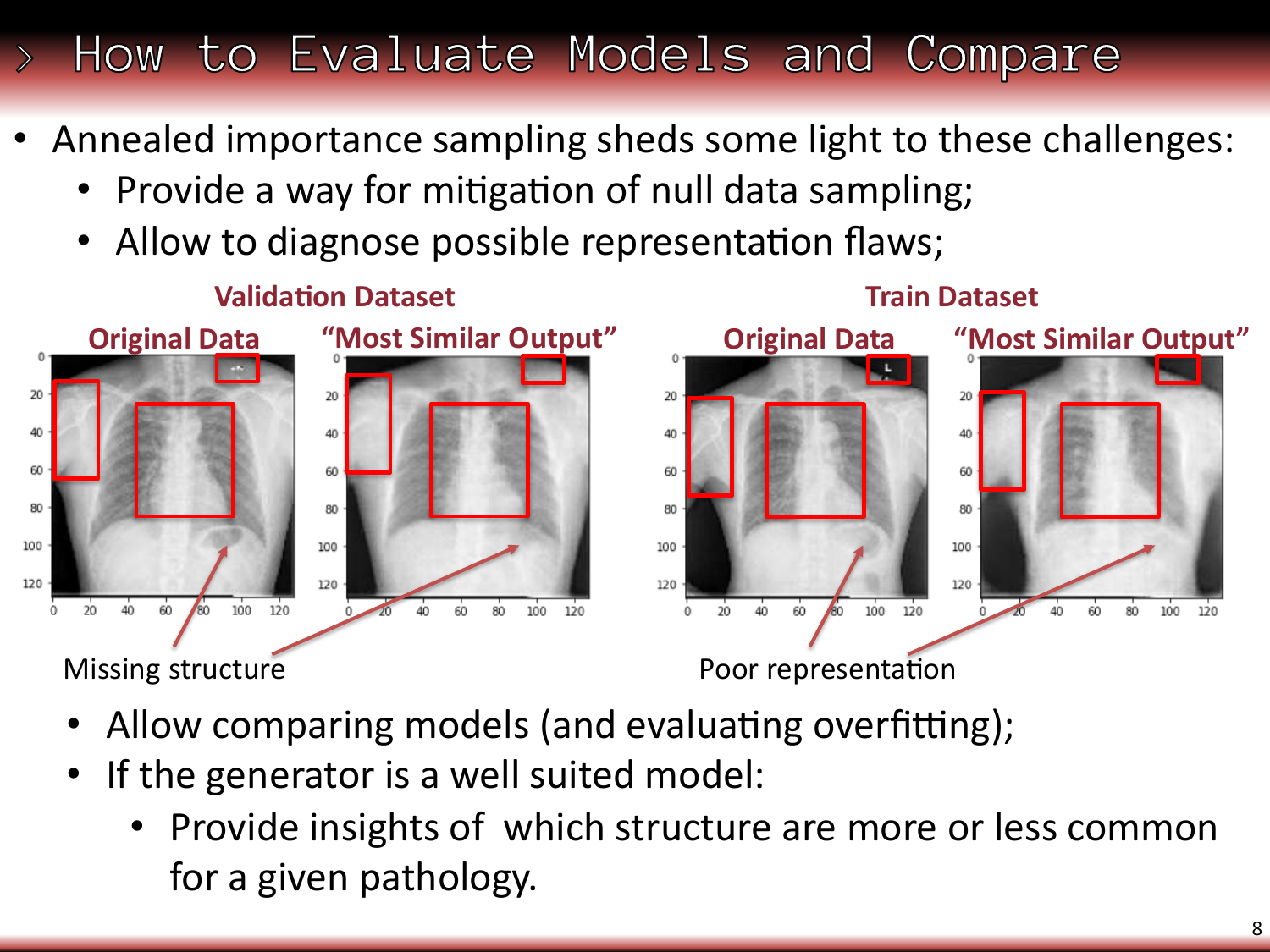#### > Learning Data Transformations **FOR DATA AUGMENTATION**

## Real or Deep Fake?

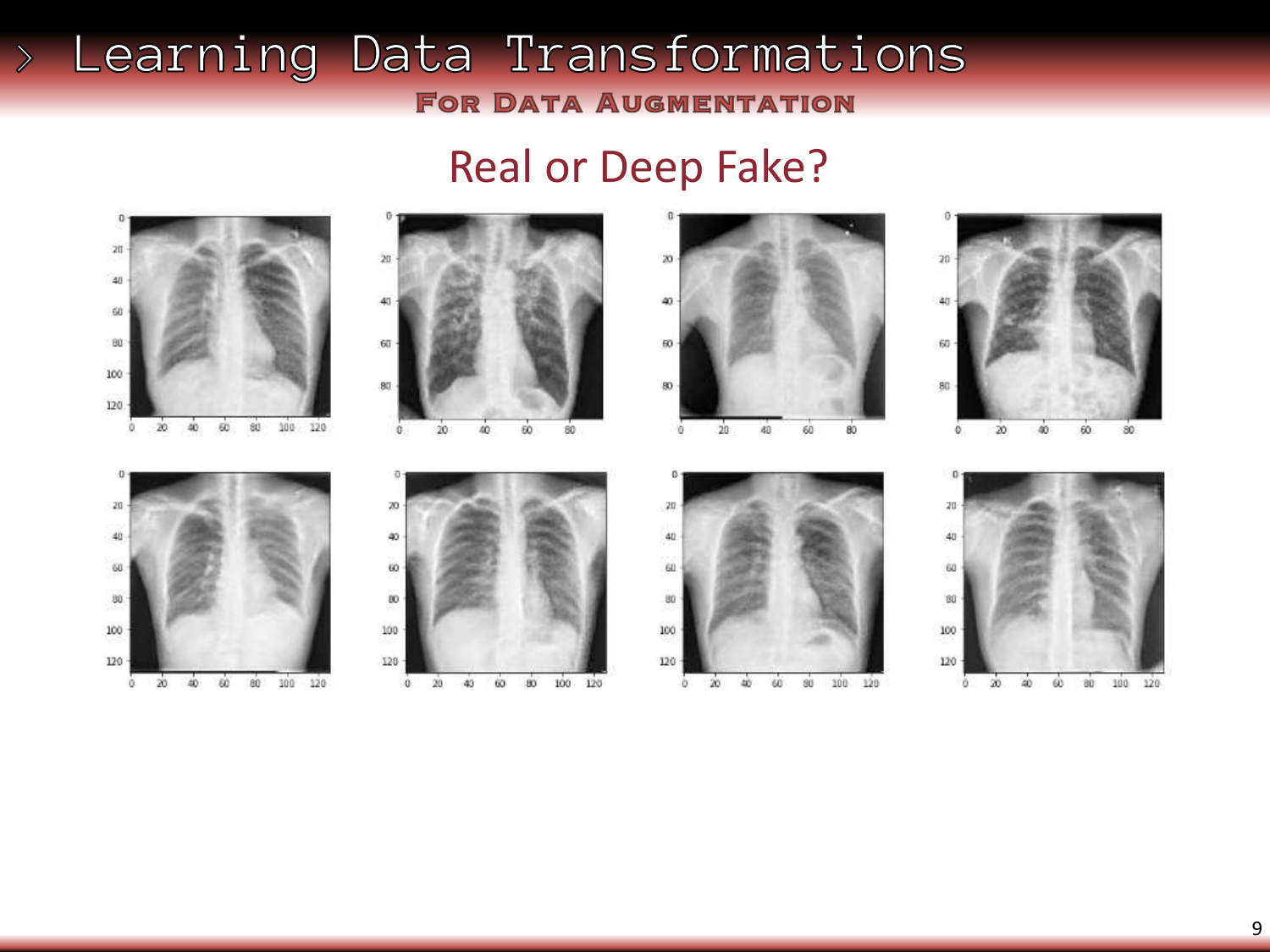#### Learning Data Transformations  $\left\langle \right\rangle$ **FOR DATA AUGMENTATION**

# Real or Deep Fake?

*Thumbs up for real data!*



*A huge thank you to Guilherme Goldman, which worked hard for tuning the GANs and provided the images for this presentation*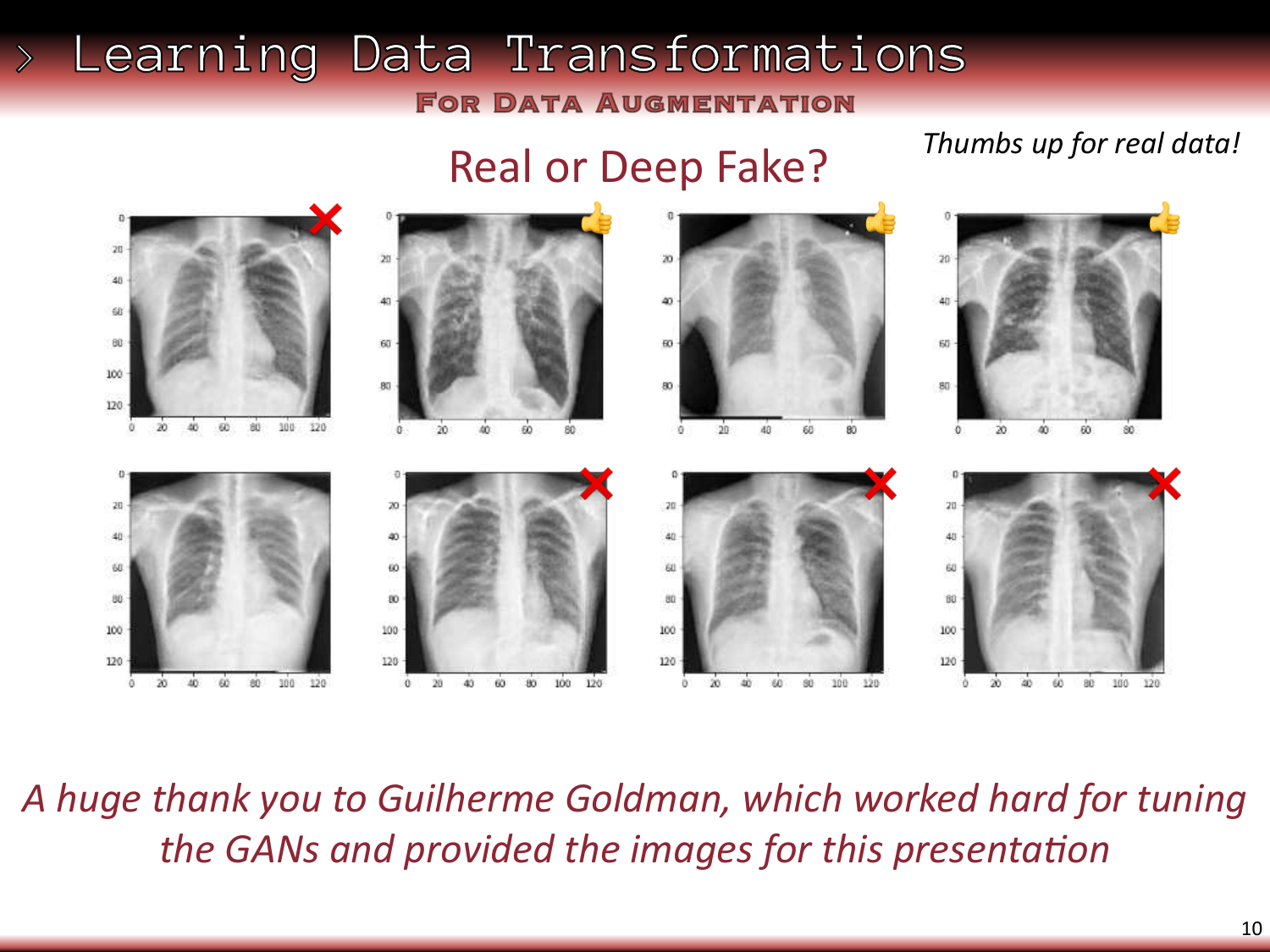